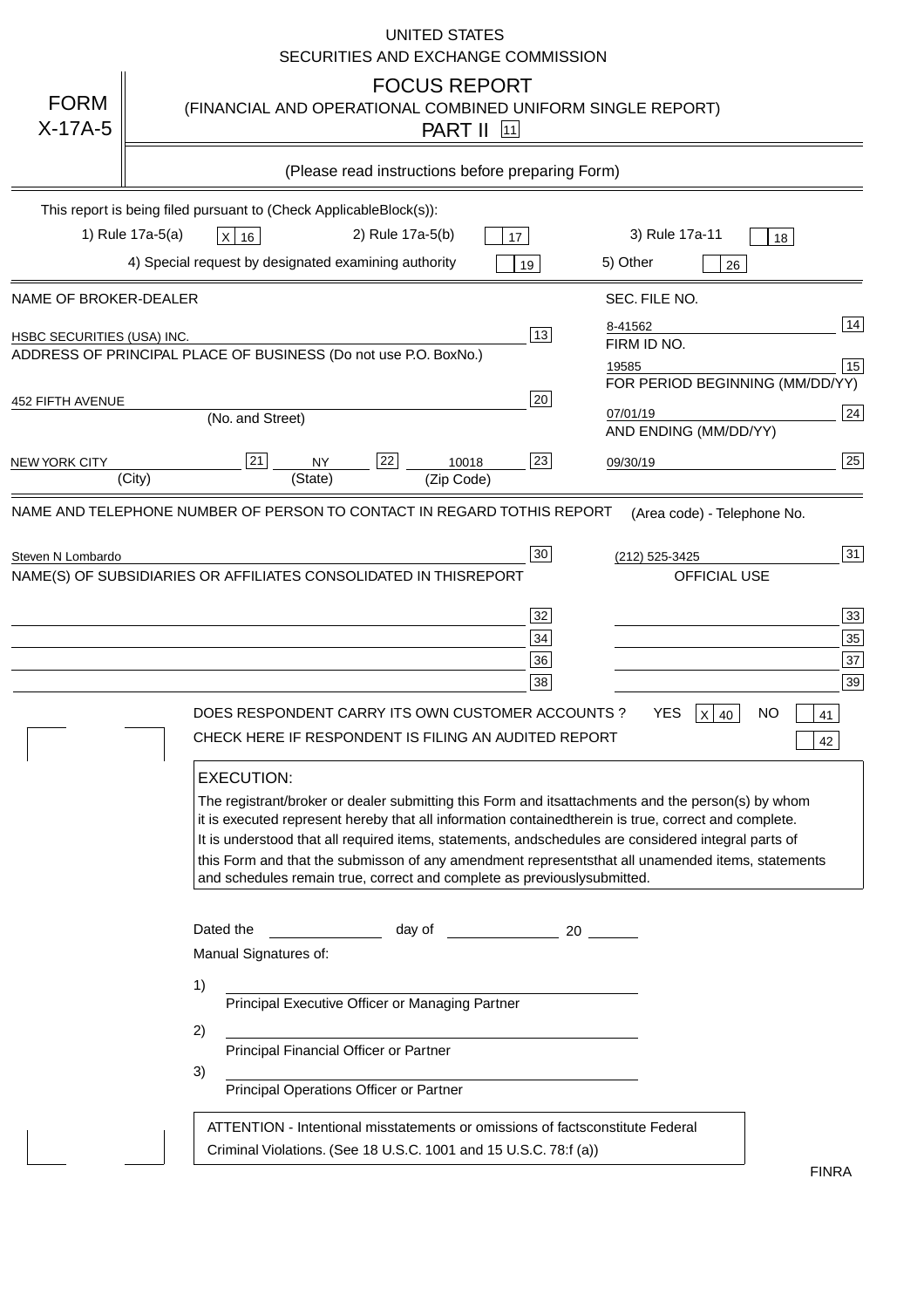BROKER OR DEALER

HSBC SECURITIES (USA) INC.

09/30/19

as of

## STATEMENT OF SEGREGATION REQUIREMENTS AND FUNDS IN SEGREGATION FOR CUSTOMERS TRADING ON U.S. COMMODITY EXCHANGES

| SEGREGATION REQUIREMENTS (Section 4d(2) of the CEAct)                                          |                    |                        |      |
|------------------------------------------------------------------------------------------------|--------------------|------------------------|------|
| 1. Net ledger balance                                                                          |                    |                        |      |
| A. Cash                                                                                        | \$                 | 931,703,376 7010       |      |
| B. Securities (at market)                                                                      |                    | 1,712,543,599 7020     |      |
| 2. Net unrealized profit (loss) in open futures contracts<br>traded on a contract market       |                    | $(385, 200, 179)$ 7030 |      |
| 3. Exchange traded options                                                                     |                    |                        |      |
| A. Add market value of open option contracts purchased on a<br>contract market                 |                    | 374,772,638 7032       |      |
| B. Deduct market value of open option contracts granted (sold)<br>on a contract market         |                    | 135,366,745) 7033      |      |
| 4. Net equity (deficit) (add lines 1, 2, and 3)                                                |                    | 2,498,452,689 7040     |      |
| 5. Accounts liquidating to a deficit and accounts with debit<br>balances                       |                    |                        |      |
| - gross amount                                                                                 | 13,752,676<br>7045 |                        |      |
|                                                                                                |                    |                        |      |
| Less: amount offset by customer owned securities                                               | 13,751,282) 7047   | 1.394                  | 7050 |
| 6. Amount required to be segregated (add lines 4 and 5)                                        | \$                 | 2,498,454,083          | 7060 |
|                                                                                                |                    |                        |      |
| FUNDS IN SEGREGATED ACCOUNTS                                                                   |                    |                        |      |
| 7. Deposited in segregated funds bank accounts                                                 |                    |                        |      |
| A. Cash                                                                                        |                    | 316,034,351 7070       |      |
| B. Securities representing investments of customers' funds<br>(at market)                      |                    | 190,974,600 7080       |      |
| C. Securities held for particular customers or option customers<br>in lieu of cash (at market) |                    | 280,457,449 7090       |      |
| 8. Margins on deposit with derivatives clearing organizations<br>of contract markets           |                    |                        |      |
| A. Cash                                                                                        | \$                 | 16,121,922 7100        |      |
| B. Securities representing investments of customers' funds<br>(at market)                      |                    | 123,107,169 7110       |      |
| C. Securities held for particular customers or option customers<br>in lieu of cash (at market) |                    | 1,309,929,826 7120     |      |
| 9. Net settlement from (to) derivatives clearing organizations<br>of contract markets          |                    | 37,923,232 7130        |      |
| 10. Exchange traded options                                                                    |                    |                        |      |
| A. Value of open long option contracts                                                         |                    | 374,772,638 7132       |      |
| B. Value of open short option contracts                                                        |                    | 135,366,745 7133       |      |
| 11. Net equities with other FCMs                                                               |                    |                        |      |
| A. Net liquidating equity                                                                      |                    | 352,480 7140           |      |
| B. Securities representing investments of customers' funds<br>(at market)                      |                    |                        | 7160 |
| C. Securities held for particular customers or option customers<br>in lieu of cash (at market) |                    | 22,247,500 7170        |      |
| 12. Segregated funds on hand (describe:                                                        |                    | 99,908,824 7150        |      |
| 13. Total amount in segregation (add lines 7 through 12)                                       |                    | 2,636,463,246 7180     |      |
| 14. Excess (deficiency) funds in segregation (subtract line 6 from line 13)                    | \$                 | 138,009,163 7190       |      |
| 15. Management Target Amount for Excess funds in segregation                                   | \$                 | 123,000,000 7194       |      |
| 16. Excess (deficiency) funds in segregation over (under) Management Target Amount Excess      | \$                 | 15,009,163 7198        |      |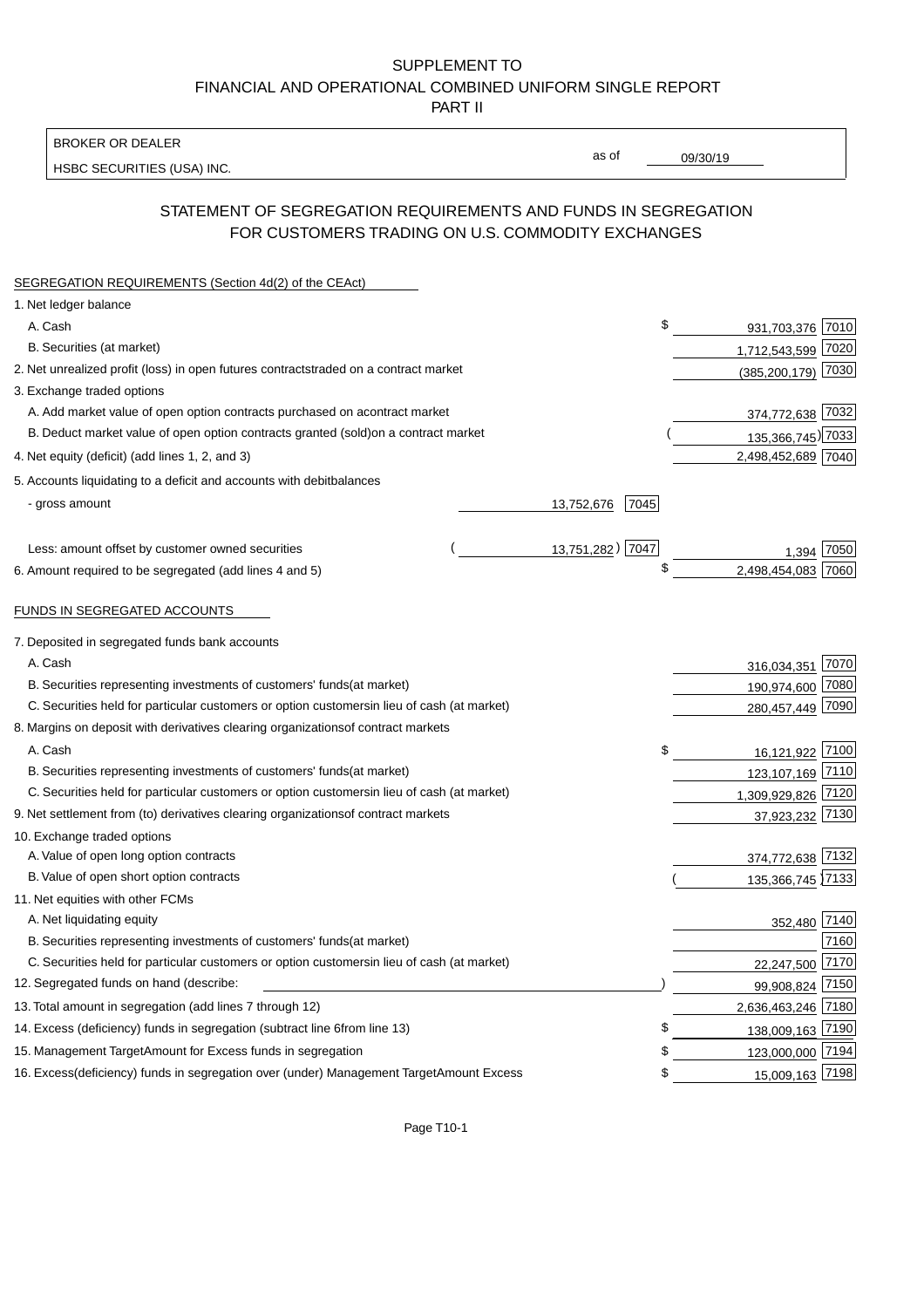PART II

|                                                   | 1 AB 11                                |                                                                |      |
|---------------------------------------------------|----------------------------------------|----------------------------------------------------------------|------|
| <b>BROKER OR DEALER</b>                           |                                        | as of                                                          |      |
| HSBC SECURITIES (USA) INC.                        |                                        | 09/30/19                                                       |      |
|                                                   | FOR CUSTOMERS' DEALER OPTIONS ACCOUNTS | STATEMENT OF SEGREGATION REQUIREMENTS AND FUNDS IN SEGREGATION |      |
| 1. Amount required to be segregated in accordance |                                        |                                                                |      |
| with Commission regulation 32.6                   |                                        | \$                                                             | 7200 |
| 2. Funds in segregated accounts                   |                                        |                                                                |      |
| A. Cash                                           | \$                                     | 7210                                                           |      |
| B. Securities (at market)                         |                                        | 7220                                                           |      |
| C. Total                                          |                                        |                                                                | 7230 |
| 3. Excess (deficiency) funds in segregation       |                                        |                                                                |      |
| (subtract line 2.C from line 1)                   |                                        |                                                                | 7240 |
|                                                   |                                        |                                                                |      |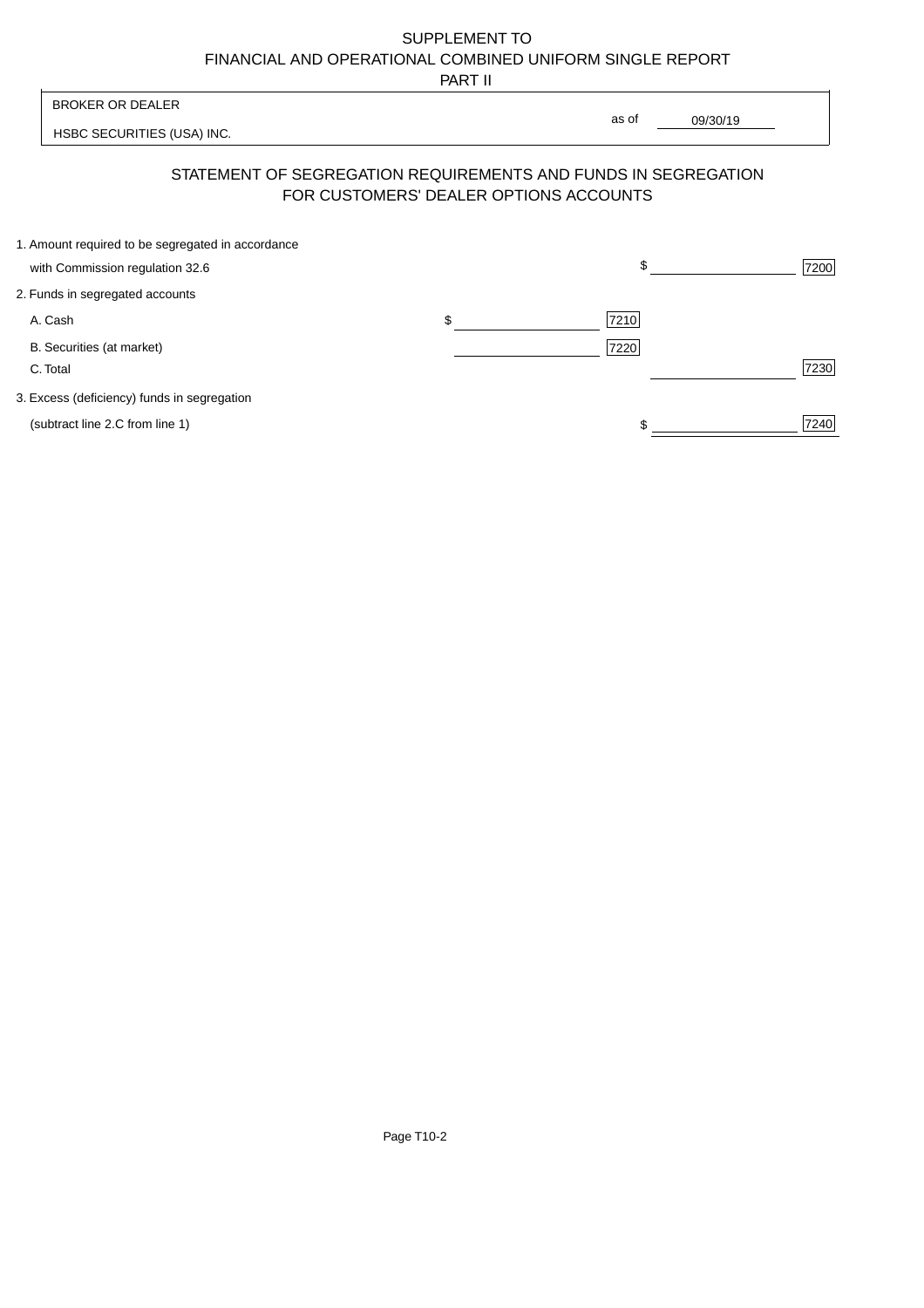PART II

HSBC SECURITIES (USA) INC. The second of the second of the second of the second of the second of the second of the second of the second of the second of the second of the second of the second of the second of the second of BROKER OR DEALER

as of

### STATEMENT OF SECURED AMOUNTS AND FUNDS HELD IN SEPARATE ACCOUNTS PURSUANT TO COMMISSION REGULATION 30.7

#### FOREIGN FUTURES AND FOREIGN OPTIONS SECURED AMOUNTS

| regulation of a foreign government<br>Amount required to be set aside pursuant to law, rule or<br>or a rule of a self-regulatory organization authorized<br>thereunder                       |                                   |                                  | \$                             | 7305         |
|----------------------------------------------------------------------------------------------------------------------------------------------------------------------------------------------|-----------------------------------|----------------------------------|--------------------------------|--------------|
| 1. Net ledger balance - Foreign Futures and Foreign Option Trading - All Customers<br>A. Cash<br><b>B.</b> Securities<br>(at market)                                                         |                                   |                                  | \$<br>78,696,523<br>59,093,938 | 7315<br>7317 |
| unrealized profit (loss) in open futures contracts traded on a foreign<br>2. Net                                                                                                             | board of trade                    |                                  | (9, 176, 364)                  | 7325         |
| 3. Exchange traded options<br>A. Market value of open option contracts purchased on a foreign board of trade<br>B. Market value of open contracts granted (sold) on a foreign board of trade |                                   |                                  | $\Omega$                       | 7335<br>7337 |
| (add lines 1.2. and 3.)<br>4. Net equity (deficit)                                                                                                                                           |                                   |                                  | \$<br>128,614,097              | 7345         |
| 5. Accounts liquidating to<br>a deficit and accounts with<br>debit balances - gross<br>amount<br>Less: amount offset by<br>customer owned securities                                         |                                   | 7351<br>527,972<br>521,580) 7352 | 6,392                          | 7354         |
| 6. Amount required to be set aside as the secured amount - Net Liquidating                                                                                                                   | Equity Method (add lines 4 and 5) |                                  | \$<br>128,620,489              | 7355         |
| 7. Greater of amount required to be set aside pursuant to foreign jurisdiction (above) or line 6.                                                                                            |                                   |                                  | 128,620,489                    | 7360         |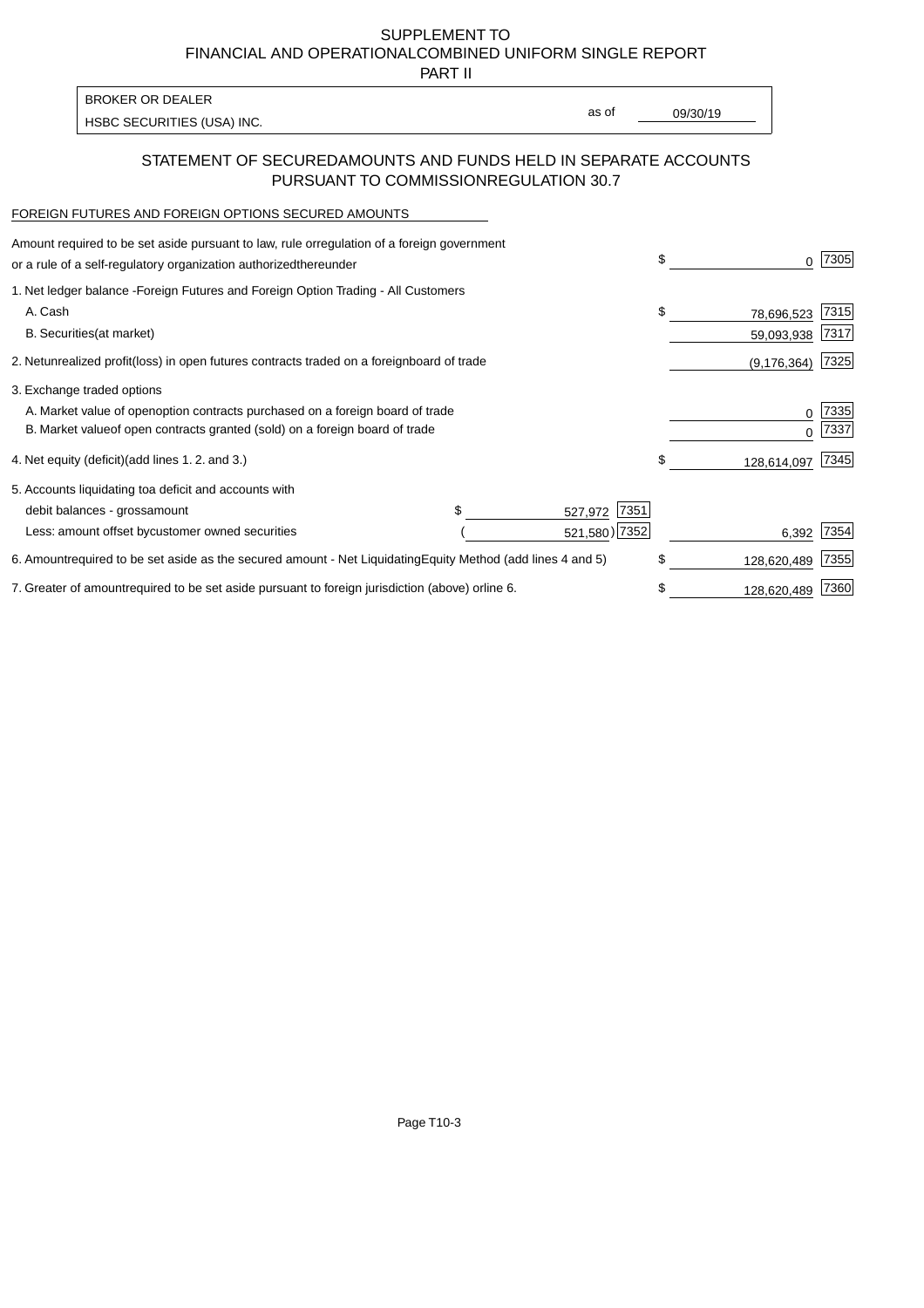PART II

| <b>BROKER OR DEALER</b>                                                                           |                        |                      |                 |                  |
|---------------------------------------------------------------------------------------------------|------------------------|----------------------|-----------------|------------------|
| HSBC SECURITIES (USA) INC.                                                                        |                        | as of                | 09/30/19        |                  |
|                                                                                                   |                        |                      |                 |                  |
| STATEMENT OF SECURED AMOUNTS AND FUNDS HELD IN SEPARATE<br>PURSUANT TO COMMISSION REGULATION 30.7 |                        |                      | <b>ACCOUNTS</b> |                  |
| FUNDS DEPOSITED IN SEPARATE REGULATION 30.7 ACCOUNTS                                              |                        |                      |                 |                  |
| 1. Cash in banks                                                                                  |                        |                      |                 |                  |
| A. Banks located in the United States                                                             | \$                     | 18,339,745 7500      |                 |                  |
| B. Other banks qualified under Regulation 30.7                                                    |                        |                      |                 |                  |
| Name(s):<br><b>HARRIS TRUST</b>                                                                   | 7510                   | $0$  7520 \$         |                 | 18,339,745 7530  |
| 2. Securities                                                                                     |                        |                      |                 |                  |
| A. In safekeeping with banks located in the United States                                         | \$                     | 52,922,992 7540      |                 |                  |
| B. In safekeeping with other banks qualified under Regulation                                     | 30.7                   |                      |                 |                  |
| Name(s):<br><b>HARRIS TRUST</b>                                                                   | 7550                   | $0$ 7560             |                 | 52,922,992 7570  |
| 3. Equities with registered futures commission merchants                                          |                        |                      |                 |                  |
| A. Cash                                                                                           | \$                     | $0$ 7580             |                 |                  |
| <b>B.</b> Securities                                                                              |                        | $0$ 7590             |                 |                  |
| C. Unrealized gain (loss) on open futures contracts                                               |                        | $0$ 7600             |                 |                  |
| D. Value of long option contracts                                                                 |                        | $0$ 7610             |                 |                  |
| E. Value of short option contracts                                                                |                        | $0)$ 7615            |                 | 0 7620           |
| 4. Amounts held by clearing organizations of foreign boards of                                    | trade                  |                      |                 |                  |
| Name(s):                                                                                          | 7630                   |                      |                 |                  |
| A. Cash                                                                                           | \$                     | 7640                 |                 |                  |
| <b>B.</b> Securities                                                                              |                        | 7650                 |                 |                  |
| C. Amount due to (from) clearing organizations - daily<br>variation                               |                        | 7660                 |                 |                  |
| D. Value of long option contracts                                                                 |                        | 7670                 |                 |                  |
| E. Value of short option contracts                                                                |                        | ) 7675               |                 | 7680             |
| 5. Amounts held by members of foreign boards of trade<br>Name(s):                                 | 7690                   |                      |                 |                  |
| A. Cash                                                                                           | \$                     | 56,274,292 7700      |                 |                  |
| <b>B.</b> Securities                                                                              |                        | 46,283,009 7710      |                 |                  |
| C. Unrealized gain (loss) on open futures contracts                                               |                        | $(9, 176, 364)$ 7720 |                 |                  |
| D. Value of long option contracts                                                                 |                        | $0$ 7730             |                 |                  |
| E. Value of short option contracts                                                                |                        | $_0$ ) 7735          |                 | 93,380,937 7740  |
| 6. Amounts with other depositories designated by a foreign<br>Name(s):                            | board of trade<br>7750 |                      |                 | 0 7760           |
| 7. Segregated funds on hand (describe:                                                            |                        |                      |                 | 0 7765           |
| 8. Total funds in separate section 30.7 accounts                                                  |                        |                      | \$              | 164,643,674 7770 |
| 9. Excess (deficiency) set Aside Funds for Secured Amount (subtract Line 7 Secured                |                        |                      |                 |                  |
| Statement page T10-3 from Line 8)                                                                 |                        |                      | \$              | 36,023,185 7380  |
| 10. Management Target Amount for Excess funds in separate section 30.7 accounts                   |                        |                      | \$              | 25,000,000 7780  |
| 11. Excess (deficiency) funds in separate 30.7 accounts over (under) Management Target            |                        |                      | \$              | 11,023,185 7785  |
|                                                                                                   |                        |                      |                 |                  |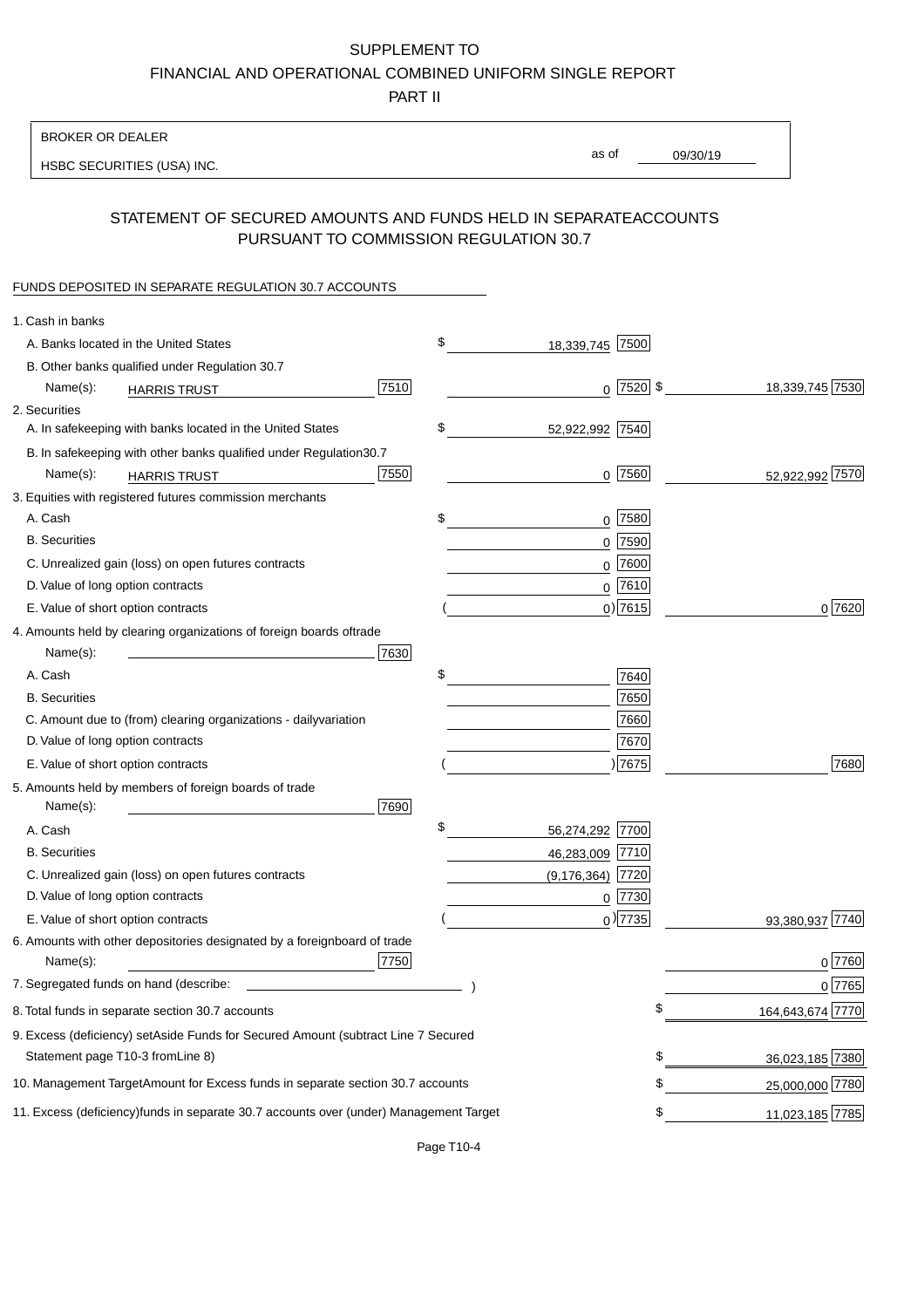PART II

HSBC SECURITIES (USA) INC. The contract of the contract of the contract of the contract of the contract of the contract of the contract of the contract of the contract of the contract of the contract of the contract of the BROKER OR DEALER

as of

#### STATEMENT OF CLEARED SWAPS CUSTOMER SEGREGATION REQUIREMENTS AND FUNDS IN CLEARED SWAPS CUSTOMER ACCOUNTS UNDER 4D(F) OF THE CEA

| <b>Cleared Swaps Customer Requirements</b>                                                                  |    |                        |
|-------------------------------------------------------------------------------------------------------------|----|------------------------|
| 1. Net ledger balance                                                                                       |    |                        |
| A. Cash                                                                                                     | \$ | 781,323,829 8500       |
| B. Securities (at market)                                                                                   |    | 550,457,366 8510       |
| 2. Net unrealized profit (loss) in open cleared swaps                                                       |    | $(209, 217, 503)$ 8520 |
| 3. Cleared swaps options                                                                                    |    |                        |
| A. Market value of open cleared swaps option contracts purchased                                            |    | 0   8530               |
| B. Market value of open cleared swaps option contracts granted (sold)                                       |    | $0)$ 8540              |
| 4. Net equity (deficit) (add lines 1, 2, and 3)                                                             | \$ | 1,122,563,692 8550     |
| 5. Accounts liquidating to a deficit and accounts with                                                      |    |                        |
| 7,420,616 8560<br>debit balances - gross<br>\$<br>amount                                                    |    |                        |
| 7,419,706) 8570<br>Less: amount offset by customer owned securities                                         |    | 910 8580               |
| 6. Amount required to be segregated for cleared swaps customers (add lines 4 and 5)                         | \$ | 1,122,564,602 8590     |
| Funds in Cleared Swaps Customer Segregated Accounts                                                         |    |                        |
| 7. Deposited in cleared swaps customer segregated accounts at banks                                         |    |                        |
| A. Cash                                                                                                     | \$ | 74,857,330 8600        |
| B. Securities representing investments of cleared swaps customers' funds (at market)                        |    | $0^{8610}$             |
| C. Securities held for particular cleared swaps customers in lieu of cash (at market)                       |    | 8,258,382 8620         |
| 8. Margins on deposit with derivatives clearing organizations in cleared swaps customer segregated accounts |    |                        |
| A. Cash                                                                                                     |    | 1,595,109 8630         |
| representing investments of cleared swaps customers' funds (at market)<br><b>B.</b> Securities              |    | 682,856,997 8640       |
| C. Securities held for particular cleared swaps customers in lieu of cash (at market)                       |    | 542,198,984 8650       |
| 9. Net settlement from (to) derivatives clearing organizations                                              |    | 2,017,970 8660         |
| 10. Cleared swaps options                                                                                   |    |                        |
| A. Value of open cleared swaps long option contracts                                                        |    | $0^{8670}$             |
| B. Value of open cleared swaps short option contracts                                                       |    | $0$ ) 8680             |
| 11. Net equities with other FCMs                                                                            |    |                        |
| A. Net liquidating equity                                                                                   |    | $0^{8690}$             |
| B. Securities representing investments of cleared swaps customers' funds (at market)                        |    | $0^{8700}$             |
| C. Securities held for particular cleared swaps customers in lieu of cash (at market)                       |    | 0 8710                 |
| 12. Cleared swaps customer funds on hand (describe:                                                         |    | $0 \;  8715 $          |
| 13. Total amount in cleared swaps customer segregation (add lines 7 through 12)                             | S  | 1,311,784,772 8720     |
| 14. Excess (deficiency) funds in cleared swaps customer segregation (subtract line 6 from line 13)          |    | 189,220,170 8730       |
| 15. Management Target Amount for Excess funds in cleared swaps segregated accounts                          | \$ | 177,000,000 8760       |
| 16. Excess<br>(deficiency) funds in cleared swaps customer segregated accounts over                         |    |                        |
| <b>Management Target Excess</b><br>(under)                                                                  | \$ | 12,220,170 8770        |